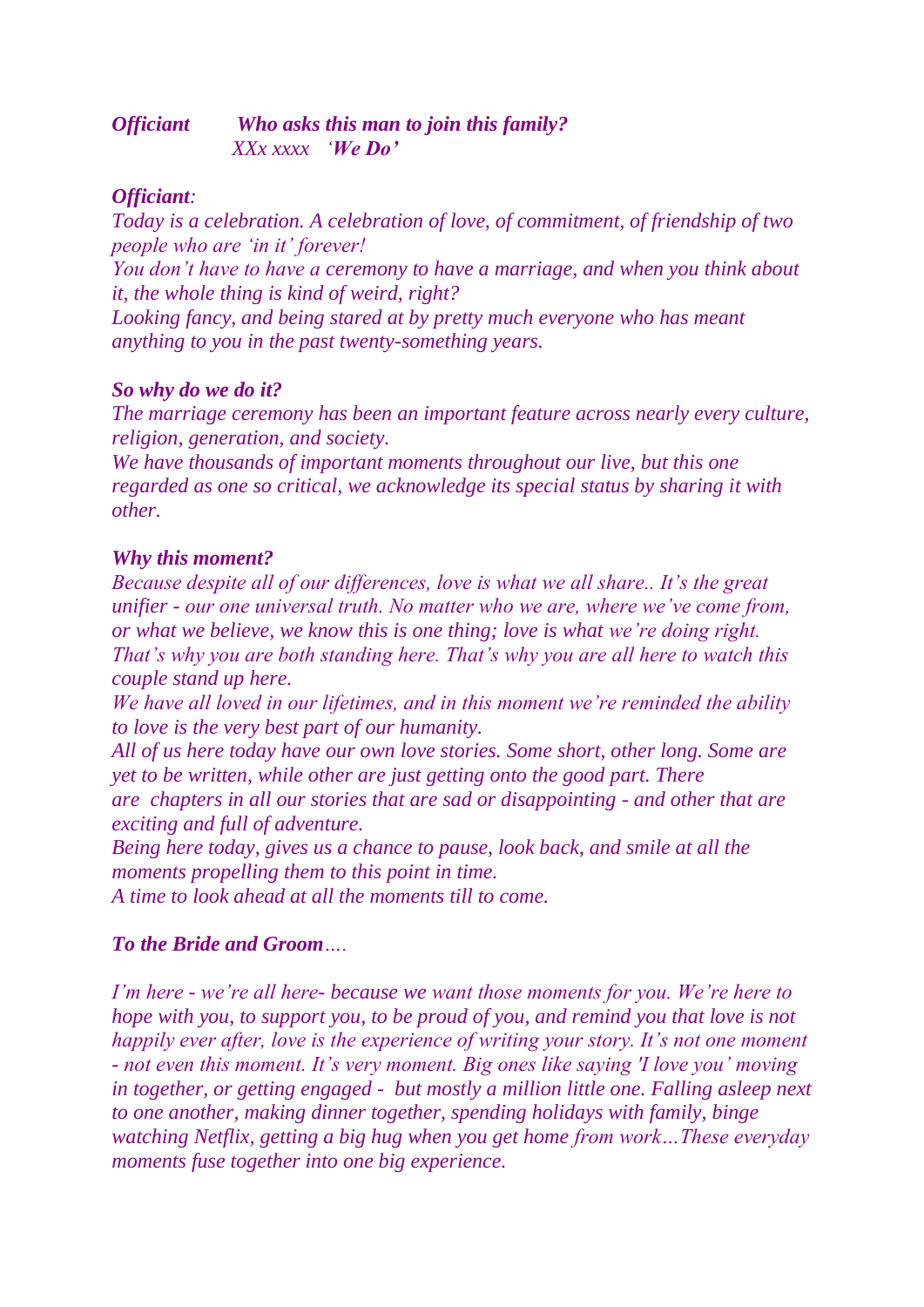#### *Our Wedding Promises.*

## *Officiant;*

*You fell in love by chance, but you're here today because you're making a choice.You are both choosing each other. You've chosen to be with someone who enhances you, who makes you think, makes you smile and makes every day brighter.*

*You're about to make promises to each other that you intend to keep. You're going promise to take care of each other to stand up for one another and to find happiness with the other. There's a simple premise to each of these promises; you're promising to be there. You're teaming up and saying to the other "Every experience I am going to have, I want you to be a part of"*

*At this time, the bride and Groom will share some of their special moments followed by the promises they have written together;*

*Groom…(preamble and promises) Bride …(preamble and promises)*

# *Ring Exchange;*

*You have both chosen to wear rings as a reminder of these promises. People often say wedding bands are a perfect circle, with no beginning and no end, but these rings had a beginning.*

*The stones were formed a long time ago deep within the earth. A series of lucky evens caused these stones to rise to the surface, where someone dug them up. Metal was then liquified in a furnace at a thousand degrees - moulded, cooled, and painstakingly polished. Something beautiful was made from raw elements. Love is like that, it comes from humble beginnings and through a combination of serendipity and effort, imperfect beings shape it into something extraordinary. It's the process of making something beautiful where there was one nothing at all. As you look t these rings over the years, I hope you remember the journey. You've created something invaluable, and just as I know you'll protect these rings, I'm confident you'll protect the commitments you've made to one another.*

*xxxxxxx Please hold xxxxx hand, and as you place this ring on her ring finger, I'm going to ask you a question, if you agree please respond with 'I will'*